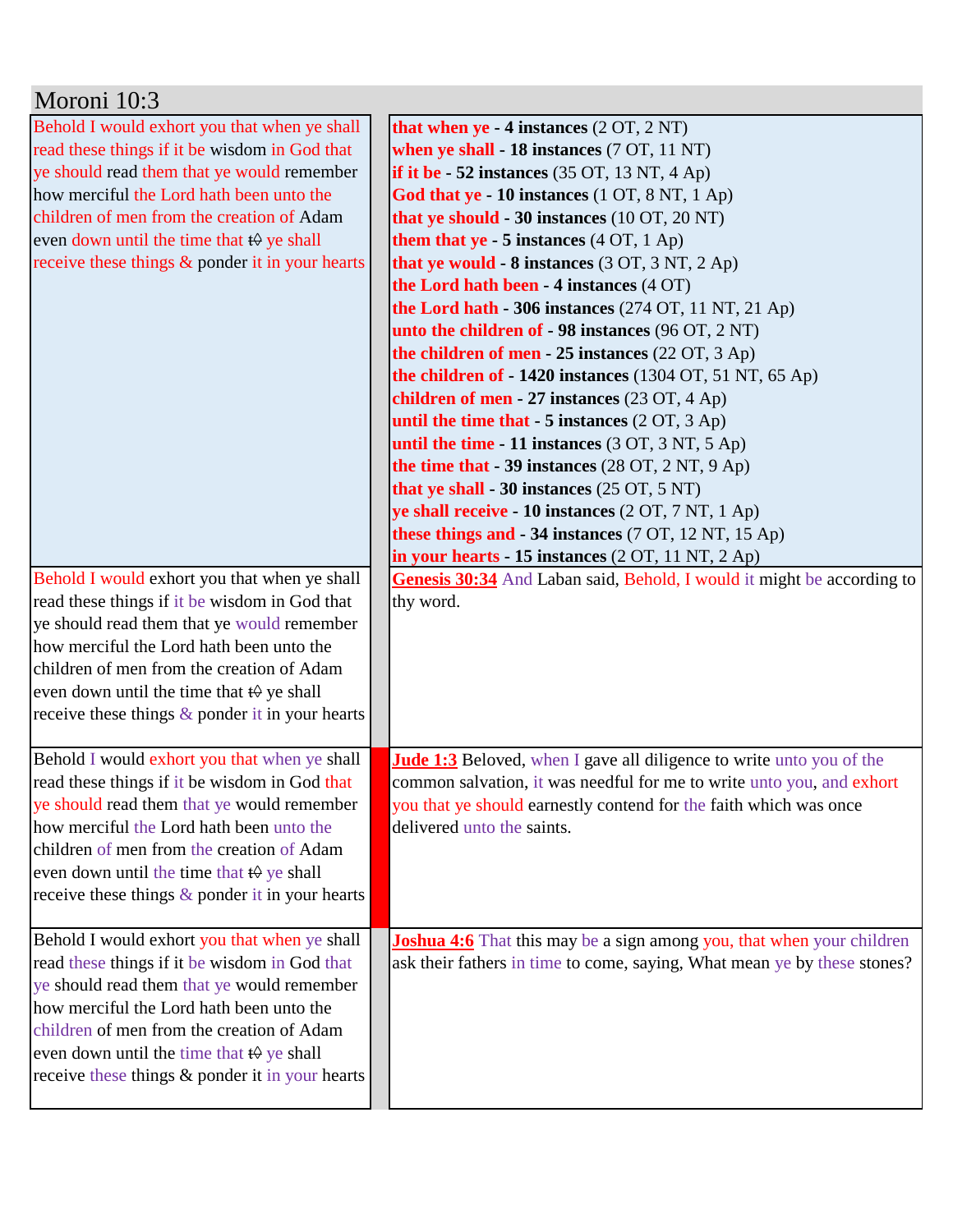| Behold I would exhort you that when ye shall             | <b>John 16:4</b> But these things have I told you, that when the time shall   |
|----------------------------------------------------------|-------------------------------------------------------------------------------|
| read these things if it be wisdom in God that            | come, ye may remember that I told you of them. And these things I said        |
| ye should read them that ye would remember               | not unto you at the beginning, because I was with you.                        |
| how merciful the Lord hath been unto the                 |                                                                               |
| children of men from the creation of Adam                |                                                                               |
| even down until the time that $\leftrightarrow$ ye shall |                                                                               |
| receive these things & ponder it in your                 |                                                                               |
| hearts                                                   |                                                                               |
| Behold I would exhort you that when ye shall             | <b>Baruch 1:14</b> And ye shall read this book which we have sent unto you,   |
| read these things if it be wisdom in God that            | to make confession in the house of the Lord, upon the feasts and solemn       |
| ye should read them that ye would remember               | days.                                                                         |
| how merciful the Lord hath been unto the                 |                                                                               |
| children of men from the creation of Adam                |                                                                               |
| even down until the time that $\leftrightarrow$ ye shall |                                                                               |
| receive these things $\&$ ponder it in your hearts       |                                                                               |
|                                                          |                                                                               |
| Behold I would exhort you that when ye shall             | <b>Romans 8:31</b> What shall we then say to these things? If God be for us,  |
| read these things if it be wisdom in God that            | who can be against us?                                                        |
| ye should read them that ye would remember               |                                                                               |
| how merciful the Lord hath been unto the                 |                                                                               |
| children of men from the creation of Adam                |                                                                               |
| even down until the time that $\leftrightarrow$ ye shall |                                                                               |
| receive these things & ponder it in your hearts          |                                                                               |
|                                                          |                                                                               |
| Behold I would exhort you that when ye shall             | <b>1 Peter 1:21</b> Who by him do believe in God, that raised him up from the |
| read these things if it be wisdom in God that            | dead, and gave him glory; that your faith and hope might be in God.           |
| ye should read them that ye would remember               |                                                                               |
| how merciful the Lord hath been unto the                 |                                                                               |
| children of men from the creation of Adam                |                                                                               |
| even down until the time that $\leftrightarrow$ ye shall |                                                                               |
| receive these things & ponder it in your hearts          |                                                                               |
|                                                          |                                                                               |
| Behold I would exhort you that when ye shall             | <b>Jeremiah 9:21</b> For death is come up into our windows, and is entered    |
| read these things if it be wisdom in God that            | into our palaces, to cut off the children from without, and the young men     |
| ye should read them that ye would remember               | from the streets.                                                             |
| how merciful the Lord hath been unto the                 |                                                                               |
| children of men from the creation of Adam                |                                                                               |
| even down until the time that $\theta$ ye shall          |                                                                               |
| receive these things & ponder it in your hearts          |                                                                               |
|                                                          |                                                                               |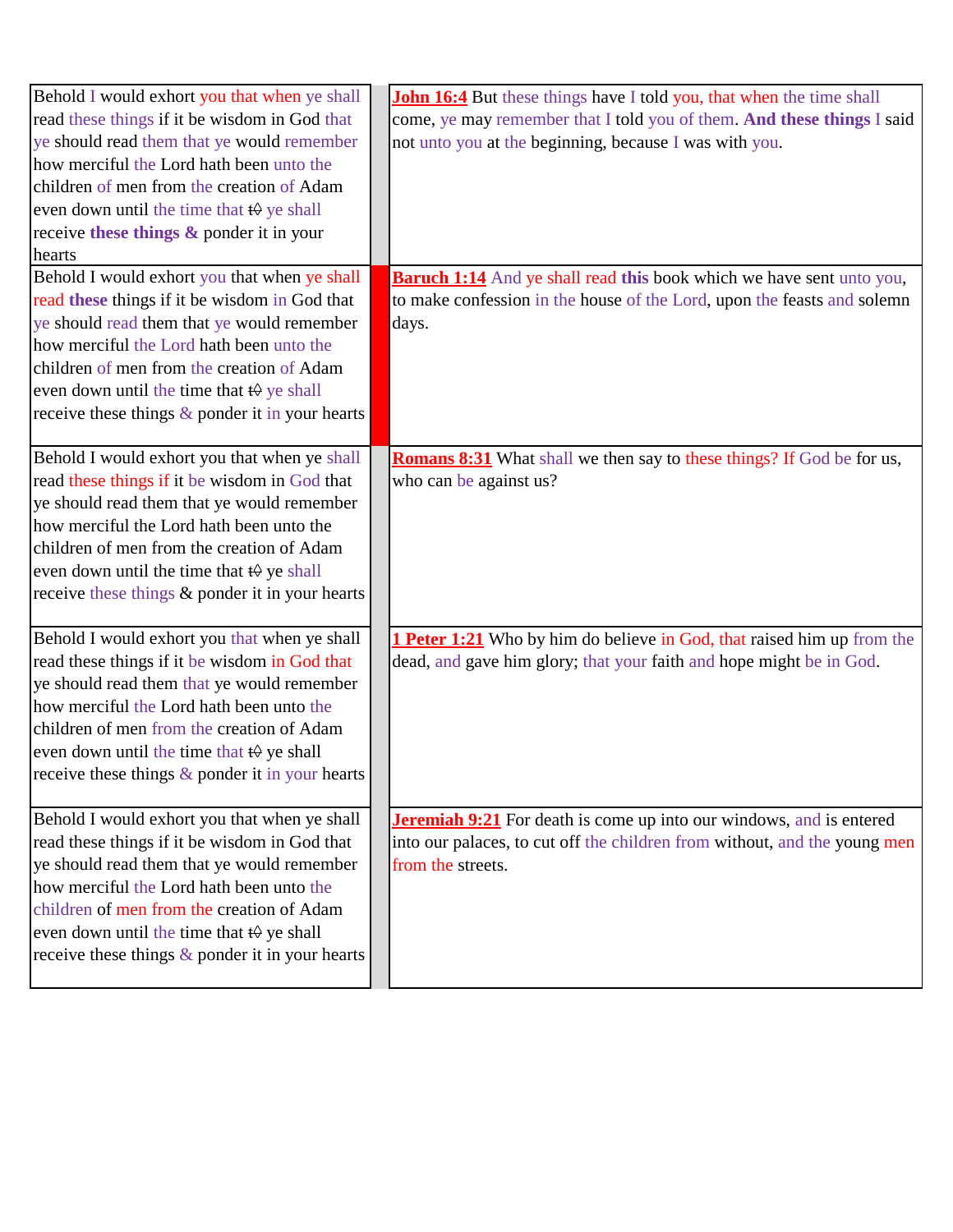| Behold I would exhort you that when ye shall<br>read these things if it be wisdom in God that<br>ye should read them that ye would remember<br>how merciful the Lord hath been unto the<br>children of men from the creation of Adam<br>even down until the time that $\leftrightarrow$ ye shall<br>receive these things & ponder it in your hearts    | Matthew 2:1 Now when Jesus was born in Bethlehem of Judaea in the<br>days of Herod the king, behold, there came wise men from the east to<br>Jerusalem,                                                                                                                                                                  |
|--------------------------------------------------------------------------------------------------------------------------------------------------------------------------------------------------------------------------------------------------------------------------------------------------------------------------------------------------------|--------------------------------------------------------------------------------------------------------------------------------------------------------------------------------------------------------------------------------------------------------------------------------------------------------------------------|
| Behold I would exhort you that when ye shall<br>read these things if it be wisdom in God that<br>ye should read them that ye would remember<br>how merciful the Lord hath been unto the<br>children of men from the creation of Adam<br>even down until the time that $\leftrightarrow$ ye shall<br>receive these things $\&$ ponder it in your hearts | <b>Romans 1:20</b> For the invisible things of him from the creation of the<br>world are clearly seen, being understood by the things that are made,<br>even his eternal power and Godhead; so that they are without excuse:                                                                                             |
| Behold I would exhort you that when ye shall<br>read these things if it be wisdom in God that<br>ye should read them that ye would remember<br>how merciful the Lord hath been unto the<br>children of men from the creation of Adam<br>even down until the time that $\theta$ ye shall<br>receive these things & ponder it in your hearts             | <b>Revelation 3:14</b> And unto the angel of the church of the Laodiceans<br>write; These things saith the Amen, the faithful and true witness, the<br>beginning of the creation of God;                                                                                                                                 |
| Behold I would exhort you that when ye shall<br>read these things if it be wisdom in God that<br>ye should read them that ye would remember<br>how merciful the Lord hath been unto the<br>children of men from the creation of Adam<br>even down until the time that $\leftrightarrow$ ye shall<br>receive these things $\&$ ponder it in your hearts | Ruth 3:13 Tarry this night, and it shall be in the morning, that if he will<br>perform unto thee the part of a kinsman, well; let him do the kinsman's<br>part: but if he will not do the part of a kinsman to thee, then will I do the<br>part of a kinsman to thee, as the LORD liveth: lie down until the<br>morning. |
| Behold I would exhort you that when ye shall<br>read these things if it be wisdom in God that<br>ye should read them that ye would remember<br>how merciful the Lord hath been unto the<br>children of men from the creation of Adam<br>even down until the time that $\theta$ ye shall<br>receive these things $&$ ponder it in your hearts           | <b>Judges 21:22</b> And it shall be, when their fathers or their brethren come<br>unto us to complain, that we will say unto them, Be favourable unto<br>them for our sakes: because we reserved not to each man his wife in the<br>war: for ye did not give unto them at this time, that ye should be guilty.           |